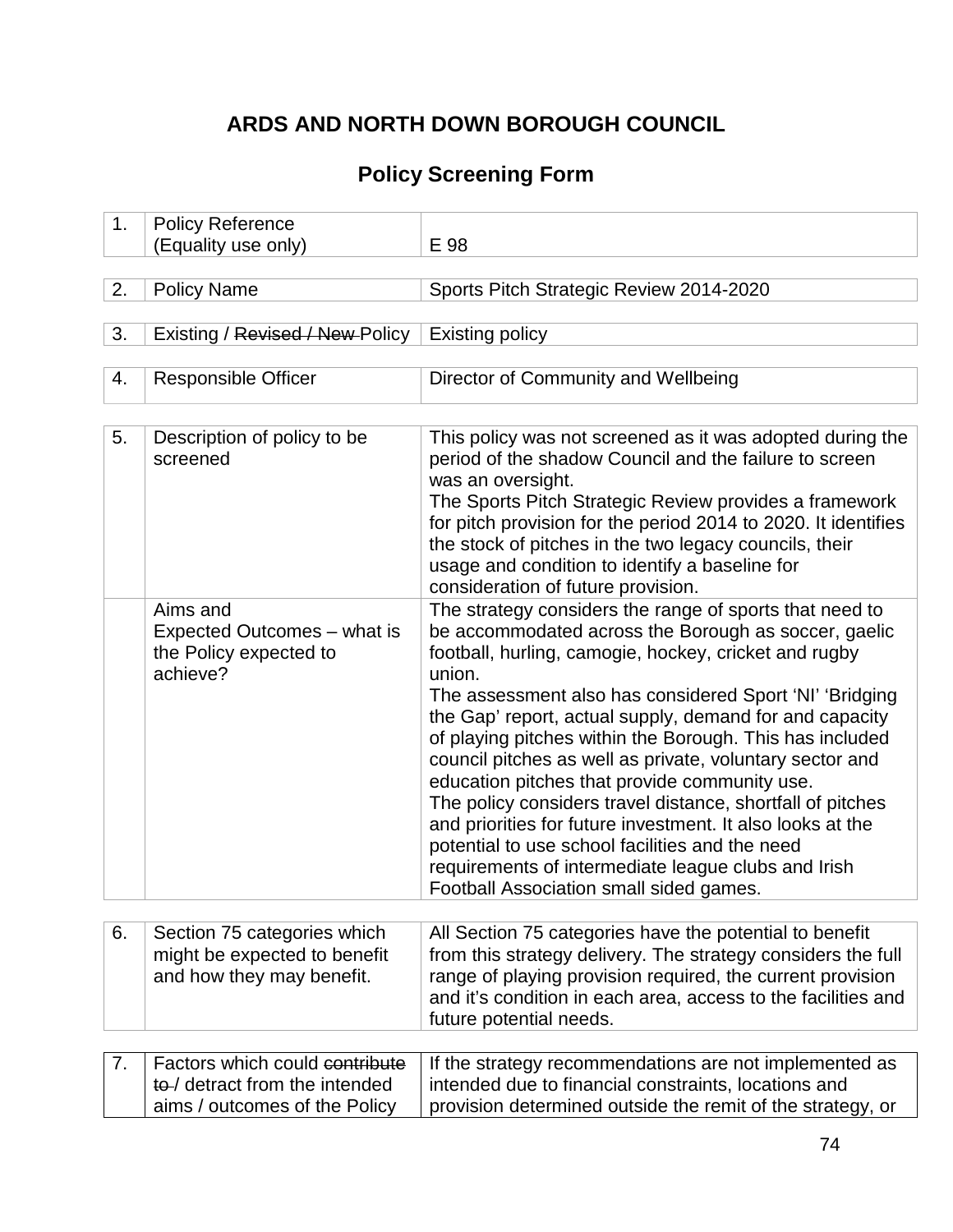|    | when being implemented                                                                                                                                                                                                                                                                          | lack of commitment by stakeholders to engage in the<br>strategy delivery.                                                                                                                                                                                                                                                                                                                                                                                                                |
|----|-------------------------------------------------------------------------------------------------------------------------------------------------------------------------------------------------------------------------------------------------------------------------------------------------|------------------------------------------------------------------------------------------------------------------------------------------------------------------------------------------------------------------------------------------------------------------------------------------------------------------------------------------------------------------------------------------------------------------------------------------------------------------------------------------|
|    |                                                                                                                                                                                                                                                                                                 |                                                                                                                                                                                                                                                                                                                                                                                                                                                                                          |
| 8. | The main stakeholders on<br>whom the policy will impact.<br>For example, Employees,<br><b>Potential Service Users and</b><br><b>Community Groups</b><br>Consider the internal and<br>external impacts (either actual<br>or potential) and comment, or<br>list, information where<br>appropriate | The Council, Council employees, residents of the<br>Borough. Local and regional sports clubs, schools and<br>visitors to the area. Local community groups, regional<br>sports groups and advisory groups, neighbouring<br>councils, health and social care providers, Public Health<br>Agency.<br>Relevant government agencies, RYA, Education Sector,<br>Greenway, Sustrans, Irish Football Association, National<br>Governing Bodies, Sport NI and range of sport governing<br>bodies. |

| 9. | Please provide details of other policies which have a bearing on this one. |                             |
|----|----------------------------------------------------------------------------|-----------------------------|
|    | Policies:                                                                  | Owned by:                   |
|    | E 15 Ards and North Down Borough Council -                                 |                             |
|    | Corporate Plan                                                             | Ards and North Down Borough |
|    | E 16 Good Relations Strategy and Action Plan                               | Council                     |
|    | E 33 Ards and North Down Borough Council Sports                            |                             |
|    | <b>Forum Grants</b>                                                        |                             |
|    | E 34 Sports Development Capital Grants Scheme                              |                             |
|    | E 97 Ards and North Down Borough Council Sports                            |                             |
|    | Facility Strategy 2016-2026                                                |                             |

| 10. | Available evidence (quantitative and qualitative) considered as important to encourage |                                                                   |
|-----|----------------------------------------------------------------------------------------|-------------------------------------------------------------------|
|     | completion in relation to:                                                             |                                                                   |
|     | <b>Religious Belief</b>                                                                | Limited S75 data on the Borough profile from NISRA and NINIS.     |
|     | <b>Political Opinion</b>                                                               | This data is available per electoral ward for a range of Section  |
|     | <b>Racial Group</b>                                                                    | 75 dimensions and assists in identifying religious belief, racial |
|     | Age                                                                                    | group, age, marital status, gender, those with a disability and   |
|     | <b>Marital Status</b>                                                                  | those with caring responsibilities.                               |
|     | Sexual orientation                                                                     | Political opinion data is available from the outcome of Local     |
|     | Men & Women                                                                            | Council elections, Stormont Executive elections and               |
|     | generally                                                                              | Westminster elections.                                            |
|     | <b>Disability</b>                                                                      | See Council profile. Data can be compared from 2014 and 2017      |
|     | <b>Dependents</b>                                                                      | from when sports pitch strategy review was written and adopted.   |

| 11.1 | Based on data previously provided what are the needs, experiences and priorities for each     |                                                              |  |
|------|-----------------------------------------------------------------------------------------------|--------------------------------------------------------------|--|
|      | of the following categories, in relation to this policy/decision?                             |                                                              |  |
|      | All users and potential users require sports pitches that meet the<br><b>Religious Belief</b> |                                                              |  |
|      | requirements of their governing body and are accessible by all<br><b>Political Opinion</b>    |                                                              |  |
|      | users and potential users. They also require to be safe and<br><b>Racial Group</b>            |                                                              |  |
|      | Age                                                                                           | accessible for use by the broad range of users.              |  |
|      | <b>Marital Status</b>                                                                         | As some sports may create a chill factor it is important the |  |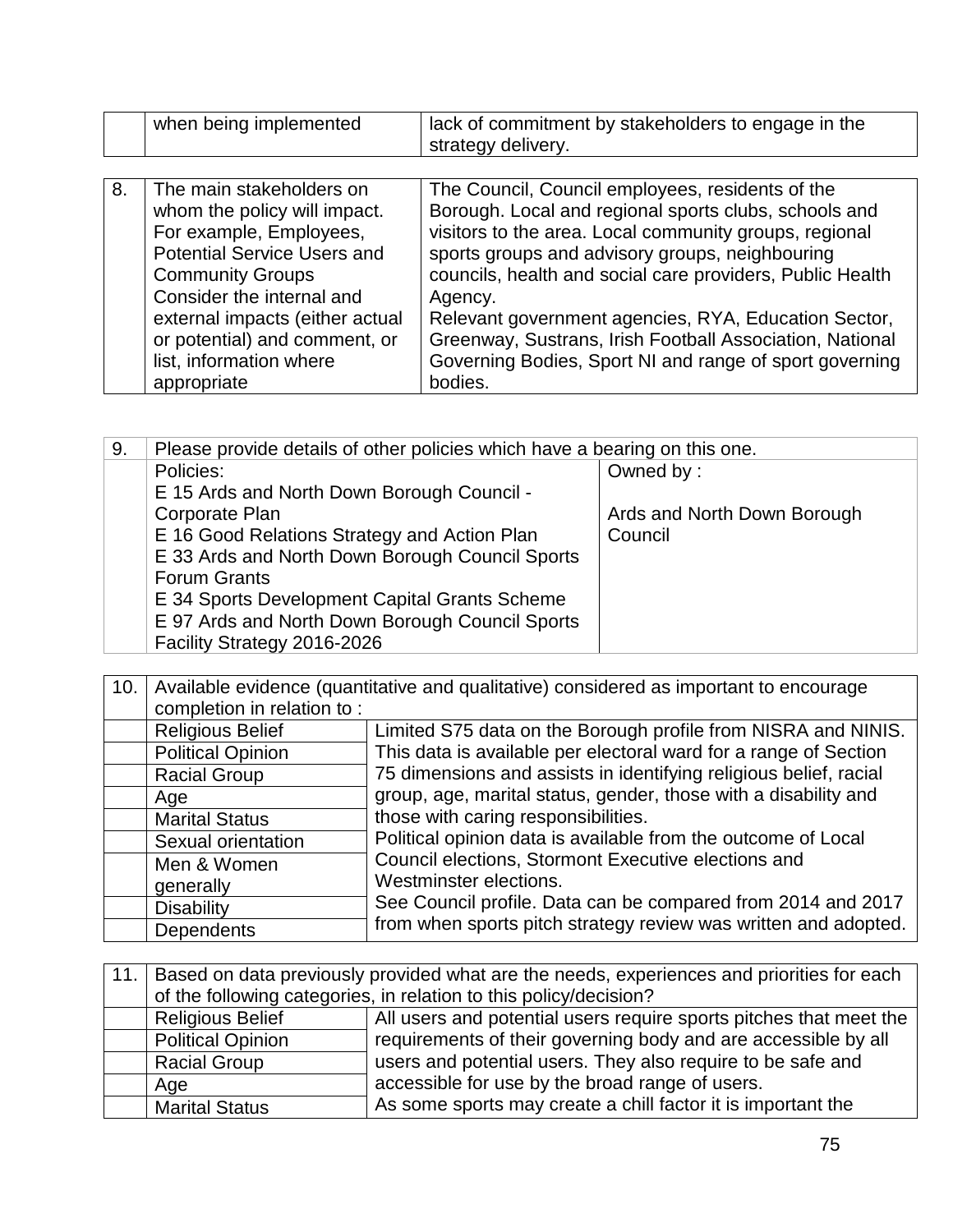| Sexual orientation | provision is available to accommodate a range of sports where    |
|--------------------|------------------------------------------------------------------|
| Men & Women        | possible.                                                        |
| generally          | The pitches should be accessible by a range of transport         |
| <b>Disability</b>  | methods and individuals with a disability and available to be    |
| Dependents         | used by all those irrespective of their section 75 dimensions or |
|                    | those that the sport may be seen to be represented by.           |

## **Does this Policy require an Equality Impact Assessment?**

| What is the likely impact on equality of opportunity for each of the Section 75 categories? |                                          |                  |
|---------------------------------------------------------------------------------------------|------------------------------------------|------------------|
| Detail of Impact                                                                            |                                          | Level of Impact  |
|                                                                                             |                                          | Minor/Major/None |
| <b>Religious Belief</b>                                                                     | This strategy looks at the current       | None             |
| <b>Political Opinion</b>                                                                    | provision and standard of all sports     |                  |
| <b>Racial Group</b>                                                                         | pitches and the needs for current and    |                  |
| Age                                                                                         | potential users to access an             |                  |
| <b>Marital Status</b>                                                                       | appropriate playing pitch and facilities |                  |
| Sexual orientation                                                                          | within reasonable distances and to the   |                  |
| Men & Women                                                                                 | agreed governing body standards.         |                  |
| generally                                                                                   |                                          |                  |
| <b>Disability</b>                                                                           |                                          |                  |
| <b>Dependents</b>                                                                           |                                          |                  |

| 2. | Are there opportunities to better promote equality of opportunity for people within the<br>Section 75 equality categories? |                                                                                                                                                                                                                                                  |                                                       |  |
|----|----------------------------------------------------------------------------------------------------------------------------|--------------------------------------------------------------------------------------------------------------------------------------------------------------------------------------------------------------------------------------------------|-------------------------------------------------------|--|
|    |                                                                                                                            | If "Yes", provide details                                                                                                                                                                                                                        | If "No", provide details                              |  |
|    | <b>Religious Belief</b>                                                                                                    |                                                                                                                                                                                                                                                  | No, the strategy provides recommendations to increase |  |
|    | <b>Political Opinion</b>                                                                                                   | standard of existing pitches and provision of pitches                                                                                                                                                                                            |                                                       |  |
|    | <b>Racial Group</b>                                                                                                        | across the Borough and has considered all sports and<br>appropriate provision for each of them through a range of<br>alternatives.<br>It also recommends the provision of sports hubs that will<br>facilitate a range of sports in one location. |                                                       |  |
|    | Age                                                                                                                        |                                                                                                                                                                                                                                                  |                                                       |  |
|    | <b>Marital Status</b>                                                                                                      |                                                                                                                                                                                                                                                  |                                                       |  |
|    | Sexual orientation                                                                                                         |                                                                                                                                                                                                                                                  |                                                       |  |
|    | Men & Women generally                                                                                                      |                                                                                                                                                                                                                                                  |                                                       |  |
|    | <b>Disability</b>                                                                                                          |                                                                                                                                                                                                                                                  |                                                       |  |
|    | Dependents                                                                                                                 |                                                                                                                                                                                                                                                  |                                                       |  |

| To what extent is the Policy likely to impact on Good Relations between people of different<br>religious belief, political opinion or racial group? |                   |                                                         |
|-----------------------------------------------------------------------------------------------------------------------------------------------------|-------------------|---------------------------------------------------------|
|                                                                                                                                                     | Details of Impact | Level of Impact<br>Minor/Major/None                     |
| <b>Religious Relief</b>                                                                                                                             |                   | None The strategy ensures all sports pitch provision is |

| <b>Religious Belief</b>  | None. The strategy ensures all sports pitch provision is                                                                                          |
|--------------------------|---------------------------------------------------------------------------------------------------------------------------------------------------|
| <b>Political Opinion</b> | recommended to provide quality approved pitches across                                                                                            |
| <b>Racial Group</b>      | the Borough in areas of recognised need and the clubs<br>work together to ensure maximum usage, particularly<br>where sport hubs may be provided. |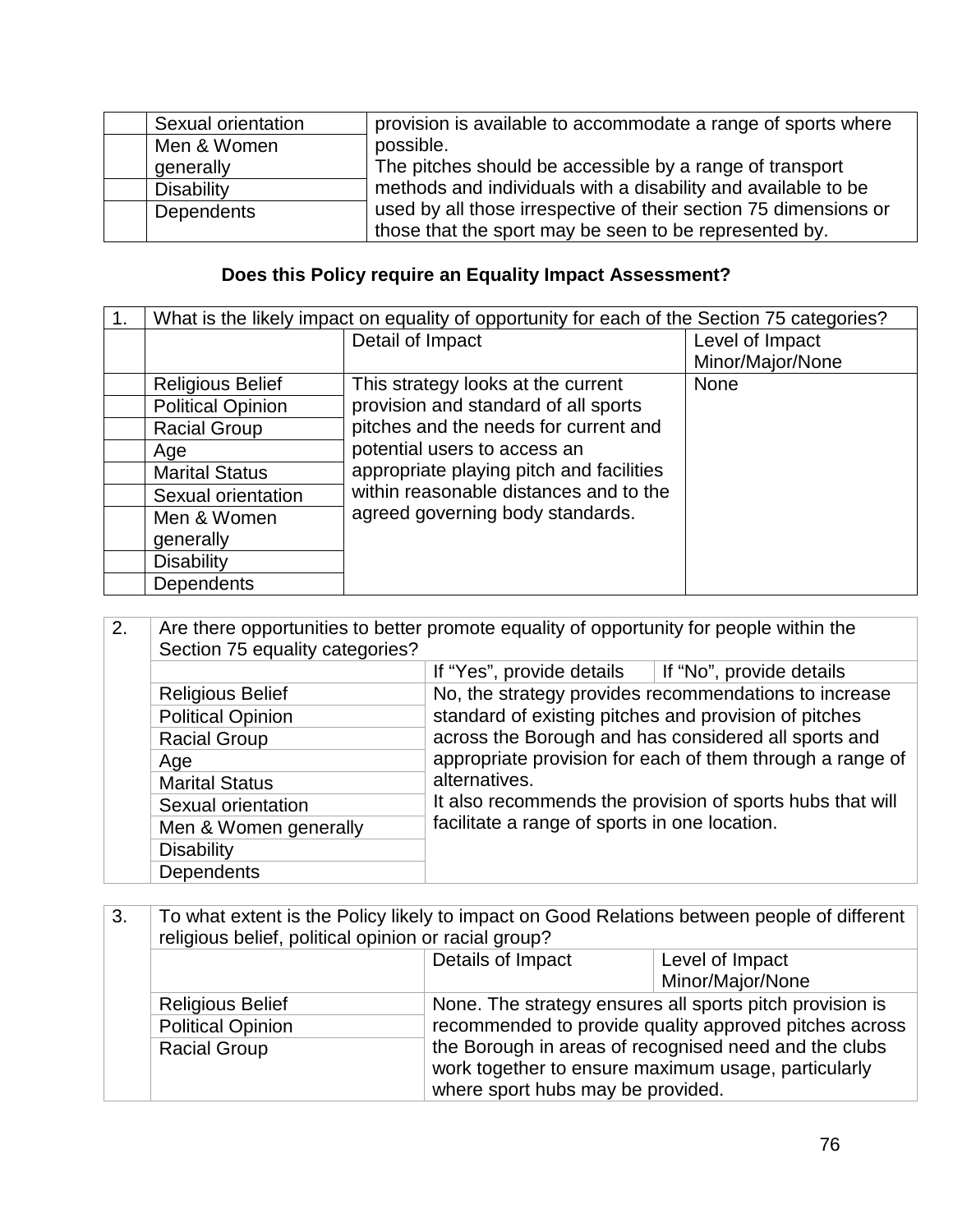| 4. | Are there opportunities to better promote Good Relations between people of different<br>religious belief, political opinion or racial group? |                                                                                                                                                                                                                                                                                                                   |  |
|----|----------------------------------------------------------------------------------------------------------------------------------------------|-------------------------------------------------------------------------------------------------------------------------------------------------------------------------------------------------------------------------------------------------------------------------------------------------------------------|--|
|    |                                                                                                                                              | If "Yes" provide details $\parallel$ If "No" provide details                                                                                                                                                                                                                                                      |  |
|    | <b>Religious Belief</b>                                                                                                                      | No, as this strategy ensures all sports pitch provision is<br>recommended to provide quality approved pitches and<br>the range of sports clubs work together for maximum use<br>and promotion of sports. Sport has the potential to<br>improve good relations and the use of sports hubs will<br>facilitate this. |  |
|    | <b>Political Opinion</b>                                                                                                                     |                                                                                                                                                                                                                                                                                                                   |  |
|    | <b>Racial Group</b>                                                                                                                          |                                                                                                                                                                                                                                                                                                                   |  |

### Additional Considerations

| Multiple Identity<br>Considerations                                                                                                                                                                                                                                                                                          | Details of Impact or potential impact (Positive/Negative)                                                                                                                                                                                                                                                                                                                                                                                                                                                                                                                                        |
|------------------------------------------------------------------------------------------------------------------------------------------------------------------------------------------------------------------------------------------------------------------------------------------------------------------------------|--------------------------------------------------------------------------------------------------------------------------------------------------------------------------------------------------------------------------------------------------------------------------------------------------------------------------------------------------------------------------------------------------------------------------------------------------------------------------------------------------------------------------------------------------------------------------------------------------|
| Are there any potential impacts<br>of the policy decision on<br>people with multiple identities?<br>(e.g. disabled minority ethnic<br>persons)<br>Where appropriate provide<br>details of data on the impact of<br>the policy on people with<br>multiple identities.<br>Specify relevant Section 75<br>categories concerned. | This strategy is to identify and improve the number and<br>quality of sports pitches across the Borough and ensure<br>their location encourages maximum usage.<br>The strategy will ensure location and facilities available<br>will encourage more users including children and young<br>people to have access to suitable pitches and that all<br>facilities have access for those with a disability and those<br>with people who are dependants. The range of pitches<br>and their standard will encourage participation in sports<br>for those that wish to take part in their chosen sport. |
|                                                                                                                                                                                                                                                                                                                              |                                                                                                                                                                                                                                                                                                                                                                                                                                                                                                                                                                                                  |

### **Disability Discrimination Order (NI) 2006**

| Does this proposed policy<br>provide an opportunity to:                                                                           | Yes / No | Explain your reasoning:                                                                                                                                                                                                                                                                                                                                                                                                                                                   |
|-----------------------------------------------------------------------------------------------------------------------------------|----------|---------------------------------------------------------------------------------------------------------------------------------------------------------------------------------------------------------------------------------------------------------------------------------------------------------------------------------------------------------------------------------------------------------------------------------------------------------------------------|
| better promote positive<br>attitudes towards disabled<br>people<br>increase participation by<br>disabled people in public<br>life | Yes      | This strategy will ensure all those with a<br>disability who wish to access a pitch and<br>associated facilities have access within the<br>building regulations.<br>Relevant guidance from the range of<br>groups and sport governing bodies who<br>support individuals with a disability will be<br>used in all decision making processes.<br>Advertisement of these facilities will be<br>made widely available in a range of<br>formats as per the Council procedures. |

### **Monitoring Arrangements**

Section 75 places a requirement on the Council to have equality monitoring arrangements in place in order to assess the impact of policies and services, help identify barriers to fair participation and to better promote equality of opportunity.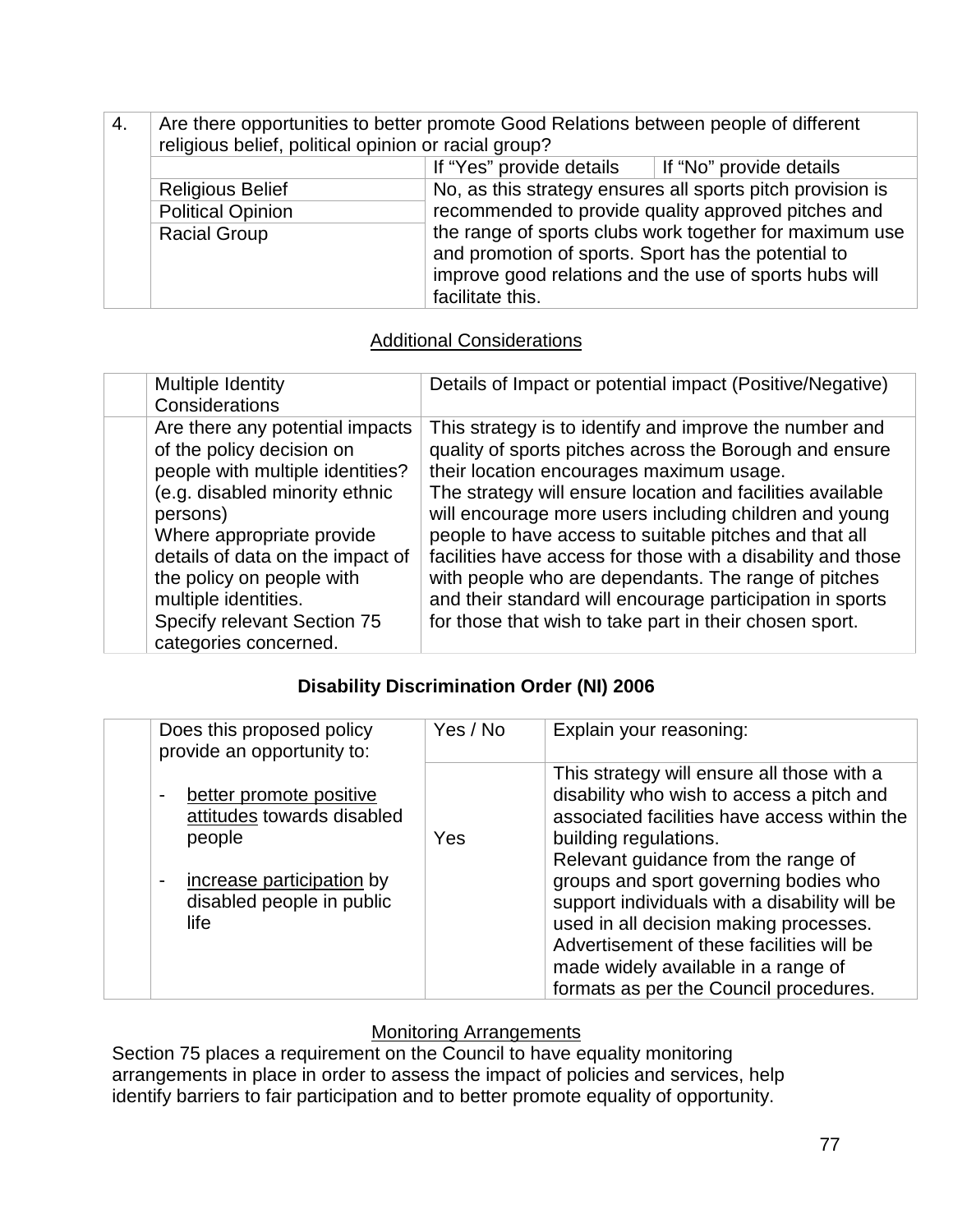| Outline what data you could       | Complaints and comments from service users and local     |
|-----------------------------------|----------------------------------------------------------|
| collect in the future in order to | populations.                                             |
| monitor the impact of this        | Current provision and potential improved provision.      |
| policy / decision on equality,    | Usage of agreed provision as delivered by this strategy. |
| good relations and disability     | Where possible all data will identify Section 75         |
| duties                            | dimensions of groups or individuals.                     |

#### Consideration of Human Rights

The Human Rights Act 1998 brings the European Convention on Human Rights (ECHR) into UK and, therefore, Northern Ireland. Indicate below any potential *adverse impacts* that the policy / decision may have in relation to human rights issues

| <b>Right to Life</b>                                                     | Article 2                      |  |
|--------------------------------------------------------------------------|--------------------------------|--|
| Prohibition to torture, inhuman or degrading<br>treatment                | Article 3                      |  |
| Prohibition of slavery and forced labour                                 | Article 4                      |  |
| <b>Right to Liberty and Security</b>                                     | Article 5                      |  |
| Right to a Fair and Public Trial                                         | Article 6                      |  |
| Right to no punishment without due legal<br>process                      | Article 7                      |  |
| Right to respect for private and family<br>life, home and correspondence | Article 8                      |  |
| Right to freedom of thought, conscience and<br>religion                  | Article 9                      |  |
| Right to freedom of Expression                                           | Article 10                     |  |
| Right to freedom of peaceful assembly and<br>association                 | Article 11                     |  |
| Right to marry and found a family                                        | Article 12                     |  |
| The prohibition on discrimination                                        | Article 14                     |  |
| Protection of property and enjoyment of<br>possessions                   | Protocol 1<br>Article 1        |  |
| Right to education                                                       | Protocol 1<br><b>Article 2</b> |  |
| Right to free and secret election                                        | Protocol 1<br>Article 3        |  |

| Please explain any adverse<br>impacts on human rights that<br>you have identified?                         |  |
|------------------------------------------------------------------------------------------------------------|--|
| Please indicate any ways in<br>which you consider the policy<br>positively promotes Human<br><b>Rights</b> |  |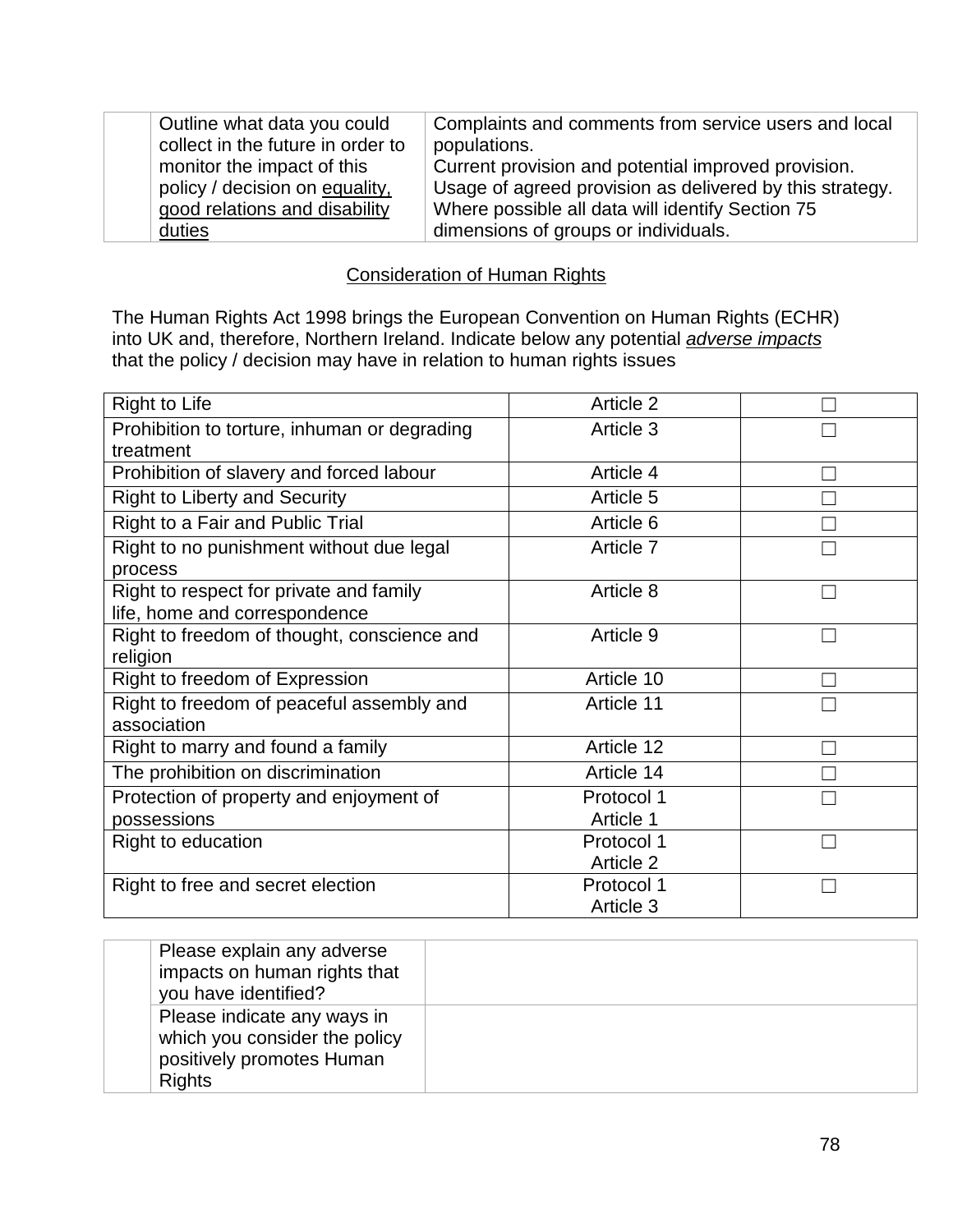I can confirm that the proposed policy / decision have been screened for:-

| Equality of opportunity and good relations |
|--------------------------------------------|
| Disabilities duties; and                   |
| Human rights issues                        |

On the basis of the answers to the screening questions, I recommend that this policy / decision is:-

| X. | Screened Out - No EQIA necessary (no impacts)     |
|----|---------------------------------------------------|
|    | Screened Out – Mitigating Actions (minor impacts) |
|    | Screened In - Necessary to conduct a full EQIA    |
|    | Please detail actions to be taken:                |

Screening assessment completed by:-

Name: Ian O'Neill Title: Head of Leisure & Amenities Date: 17 January 2017 Signature:

Director/Head of Service decision approved by:

Name: Graeme bannister Title: Director of Community and Wellbeing Date: 17 January 2017 Signature:

#### If an Equality Impact Assessment is required

| <b>Priority Rating for</b> | <b>Priority Criterion</b>                                  | Rating                                                  |  |
|----------------------------|------------------------------------------------------------|---------------------------------------------------------|--|
|                            | <b>Timetabling an Equality</b><br>Impact Assessment. (1-3) | Effect on equality of opportunity and good<br>relations |  |
|                            | Social need                                                |                                                         |  |
|                            |                                                            | Effect on people's daily lives                          |  |
|                            |                                                            | Relevance to a public authority's functions             |  |

| Is this Policy Affected by        |  |
|-----------------------------------|--|
| $\perp$ Timetables established by |  |
| other relevant Public             |  |